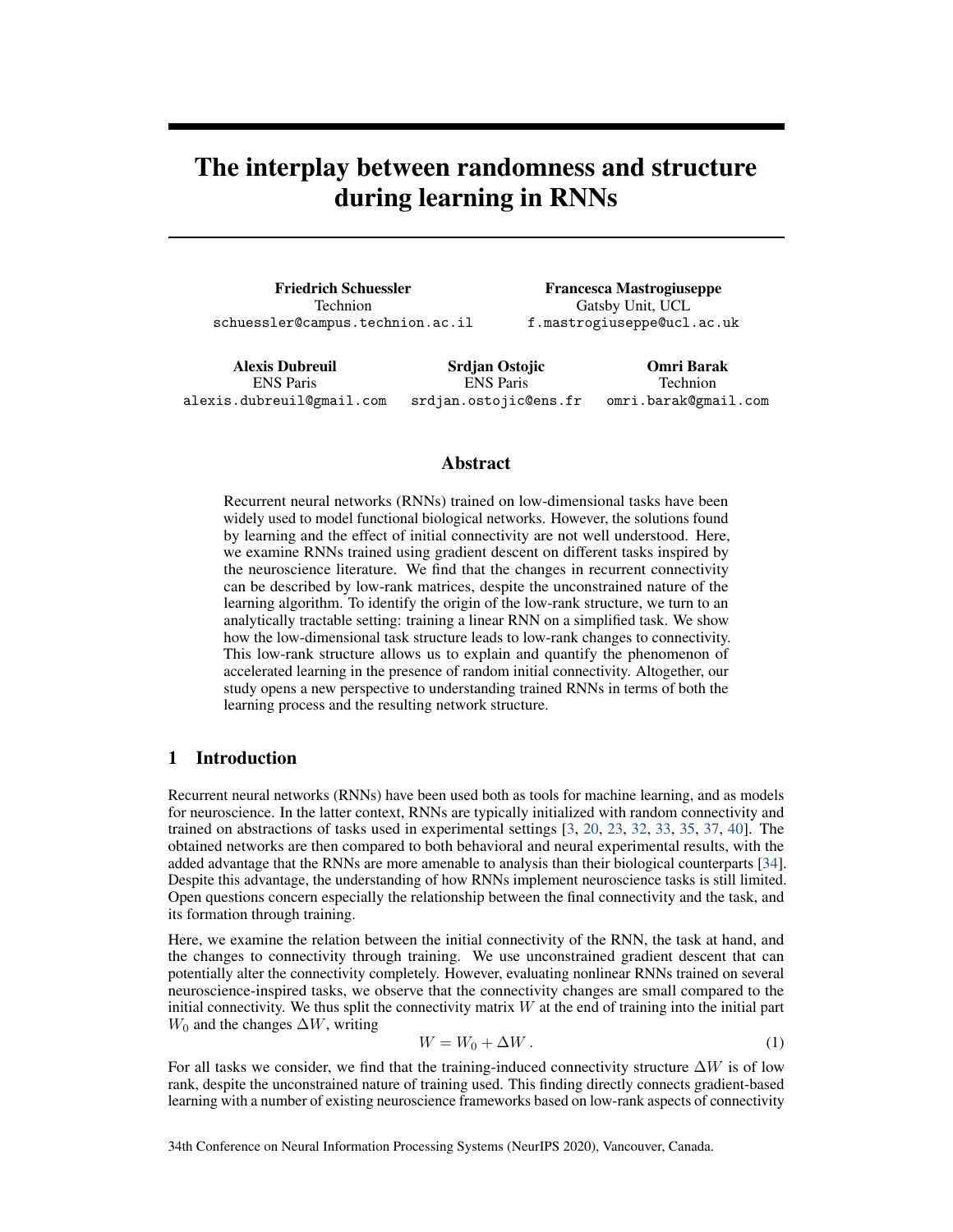[\[4,](#page-9-1) [9,](#page-9-2) [12,](#page-9-3) [14,](#page-9-4) [18,](#page-10-8) [21,](#page-10-9) [24,](#page-10-10) [33,](#page-10-3) [36\]](#page-10-11). Despite the low-rank nature of the *changes* to connectivity ∆W, the initial, full-rank, random connectivity  $W_0$  plays an important role in learning. Consistent with previous work [\[28,](#page-10-12) [33\]](#page-10-3), we find that the initial connectivity accelerates learning. Moreover we show that the final, trained network relies on correlations between  $\Delta W$  and  $W_0$ .

In the second part of our work, we analyze the mechanism behind these observations in a simplified and analytically tractable setting: nonlinear dynamics of learning in a linear RNN trained on a simple input-output mapping task. We show how the low-dimensional task structure leads to low-rank connectivity changes; importantly, the amplitude and geometry of these low-rank changes depend on the random initial connectivity. Our work reveals how this dependence accelerates learning and quantifies the degree of acceleration as a function of initial connectivity strength.

Finally, we show that our results extend to real-world settings of an LSTM network trained on a natural language processing task, suggesting practical applications of our results.

### 2 Training RNNs on low-dimensional tasks

Tasks We trained RNNs on three tasks inspired by the neuroscience literature. All tasks are characterized by a small number of input and output channels. The first task is a working memory task, in which the network receives pulses from two different input channels and needs to remember the sign of the last pulse in each channel independently [\[34\]](#page-10-7). The second task is a context-dependent decision task: The network receives two noisy signals, as well as one of two context inputs which indicates the relevant signal. After the input presentation, it needs to output whether the average of the relevant signal was positive or negative [\[20\]](#page-10-0). The third task is a delayed-discrimination task [\[25\]](#page-10-13) in which the network receives two positive pulses separated by a delay. After yet another delay, it needs to output which of the two pulses had the larger amplitude. Based on their origin, we refer to the three tasks as "flip-flop" [\[34\]](#page-10-7), "Mante" [\[20\]](#page-10-0), and "Romo" [\[25\]](#page-10-13) task, respectively. For each task, we plotted a single trial for a successfully trained network in [Fig. 1](#page-2-0)(a-c). Detailed parameters can be found in the supplementary.

**RNN model** Each RNN model consists of N neurons whose state vector evolves according to

<span id="page-1-0"></span>
$$
\dot{\mathbf{x}}(t) = -\mathbf{x}(t) + W\phi(\mathbf{x}(t)) + \sqrt{N} \sum_{i=1}^{N_{\text{in}}} \mathbf{m}_i u_i(t).
$$
 (2)

The recurrent input is given by the firing rate vector  $\phi(\mathbf{x})$  multiplied by the weight matrix W. We use the element-wise nonlinearity  $\phi = \tanh$ . The network receives time-dependent inputs  $u_i(t)$  through input vectors  $m_i$ . The output is the projection of the firing rate onto readout vectors  $w_i$ , namely

$$
z_i(t) = \frac{\mathbf{w}_i^T \phi(\mathbf{x}(t))}{\sqrt{N}} \quad \text{for } i \text{ in } \{1, \dots, N_{\text{out}}\}.
$$
 (3)

We formulate target values  $\hat{z}_i(t)$  during specific segments of the trial [see dark lines for output panels in [Fig. 1](#page-2-0)(a-c)]. The task determines the numbers  $N_{\rm in}$  and  $N_{\rm out}$  of input and output vectors. For example, the Mante task requires four input vectors (for both signals and contexts) and a single output vector. We are interested in the behavior of large networks,  $N \gg 1$ , while the dimension of the tasks is small,  $N_{\text{in}}$ ,  $N_{\text{out}} \sim \mathcal{O}(1)$ . For the simulation, we chose N to be large enough so that learning dynamics become invariant under changes in  $N$  (see supplementary Fig. S1).

**Training and initialization** For training the RNNs, we formulated a quadratic cost in  $z_i(t)$  and applied the gradient descent method "Adam"  $[15]$  to the internal connectivity W as well as to the input and output vectors  $m_i$ ,  $w_i$ . Restricting the updates to W or training with SGD impaired the convergence times but yielded similar results (not shown). The initial input and output vectors were drawn independently from  $\mathcal{N}(0, 1/N)$ . We initialized the internal weights as a random matrix  $W_0$ with independent elements drawn from  $\mathcal{N}(0, g^2/N)$ . The parameter g thus scales the strength of the initial connectivity.

Learning dynamics in the absence of initial connectivity To understand what kind of connectivity arises during learning, we first looked at the simplest case without initial connectivity,  $q = 0$ . The loss curves indicate convergence for all three tasks [see darker lines in [Fig. 1](#page-2-0)(d-f)]. We analyzed the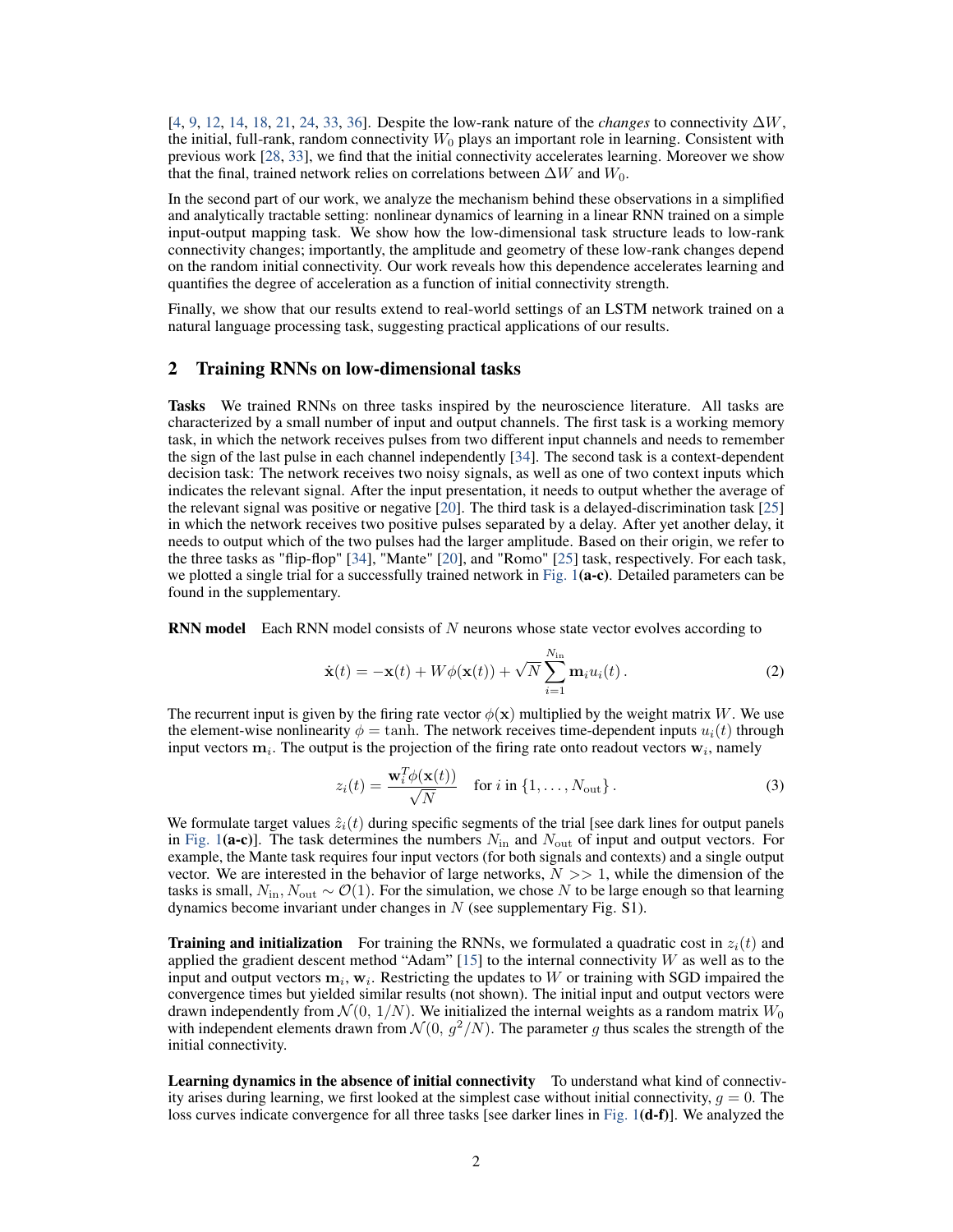<span id="page-2-0"></span>

Fig. 1: Learning dynamics in three different neuroscience tasks. (a-c) Task summary: inputs  $u_i$ , outputs  $z_i$ , and targets  $\hat{z}_i$  for each task. Dashed lines indicate task phases. (**d-f**) Loss throughout training process for different initial connectivity strengths  $g$ .  $L_0$  is the loss at the beginning of training for  $g = 0$  ( $L_0$  is different for different tasks). Note the different epoch numbers plotted. (g-i) First 11 singular values of final connectivity changes  $\Delta W$ . (j-l) Loss for truncated networks, where  $\Delta W$  is replaced with the rank-R approximation  $\Delta W^{(R)}$ . Parameters:  $N = 256$ , learning rate  $\eta = 0.05/N$ .

connectivity at the end of training by computing its singular values (SVs). For the flip-flop task, we found that the first two SVs were much larger than the remaining ones [\[Fig. 1](#page-2-0)(g)]. To see whether the network utilizes this approximate rank-two structure, we replaced the changes  $\Delta W$  with the singular value decomposition truncated at rank R,

<span id="page-2-1"></span>
$$
\Delta W^{(R)} = \sum_{r=1}^{R} s_r \mathbf{u}_r \mathbf{v}_r^T.
$$
 (4)

Note that we keep the initial connectivity  $W_0$ . The loss after truncation indeed drops to zero at rank 2 [\[Fig. 1](#page-2-0)(j)]. A similar situation is observed for the Mante and Romo tasks, see [Fig. 1](#page-2-0)(h, k) and (i, l), respectively. Although for these tasks the SVs drop more slowly, the first six SVs are discernibly larger than the remaining tail; the truncation loss drops to zero at rank 4 and 6, respectively. In sum, we observe that for  $g = 0$ , training via gradient descent yields an effective low-rank solution for all three tasks.

Effects of initial connectivity on learning dynamics and connectivity The loss-curves in [Fig. 1](#page-2-0)(**d-f**) indicate a strong influence of the initial connectivity strength q on the training dynamics (lighter colors for  $q = 0.9$ ). We observe that learning becomes faster and smoother with initial connectivity. In Fig.  $2(a)$ , we quantify the acceleration of learning with the number of epochs needed to reach 5% of the initial loss. We observe that convergence time smoothly decreases as a function of connectivity strength g; for very large g, networks finally transition to chaotic activity [\[31\]](#page-10-14), and convergence time increases again.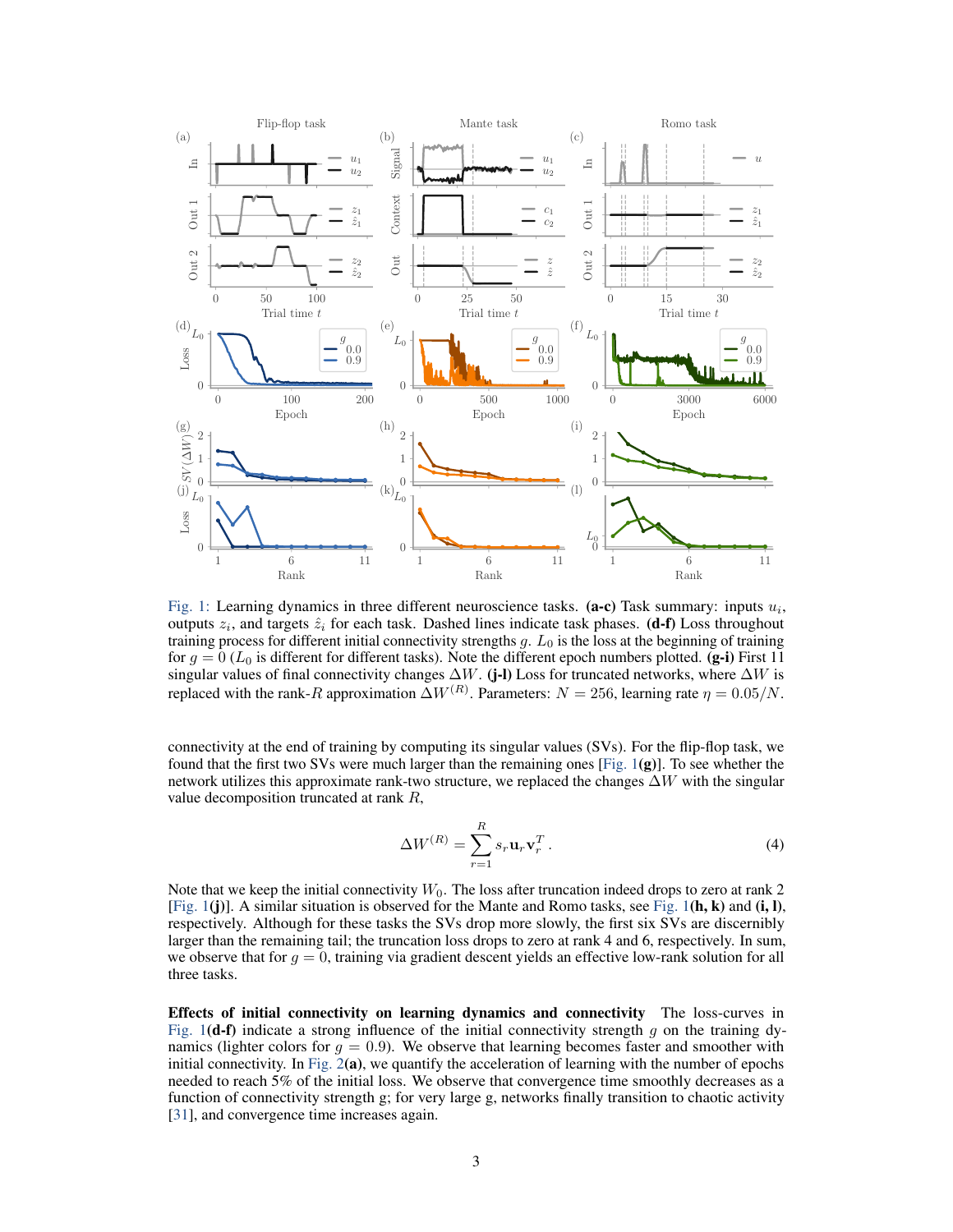<span id="page-3-0"></span>

Fig. 2: Dependence of learning dynamics on initial connectivity strength  $q$  in the three tasks. Lines and shades indicate mean and standard deviation of five independent simulations for each g, respectively. (a) Number of epochs at which the loss falls below 5% of  $L_0$ . (b) Frobenius norm of  $\Delta W$  at the end of training. (c) Loss for shuffled initial connectivity, so that the full network connectivity is given by  $W_0^{\text{shuffle}} + \Delta W$ . (d) Rank R at which the loss of the network with rank-truncated connectivity  $\Delta W^{(\tilde{R})}$  drops below 5% of the initial loss  $L_0$ .

After observing the drastic decrease in learning time, we wondered how initial connectivity affects the resulting connectivity changes. The first observation is that, for increasing  $g$ , the final connectivity  $W = W_0 + \Delta W$  is dominated by  $W_0$ , since  $||W_0|| = \sqrt{N}g$ . In fact, the norm of  $\Delta W$  not only remains unchanged for increasing  $N$  (see supplementary), but further decreases with increasing  $g$ , see [Fig. 2](#page-3-0)(b). If a smaller  $\Delta W$  solves the task for larger initial connectivity, it is reasonable to assume that  $W_0$  amplifies the effect of  $\Delta W$ . To test this idea, we shuffled the elements of  $W_0$ , destroying any correlation between  $W_0$  and  $\Delta W$ , while maintaining its statistics. The loss after replacing the connectivity with  $W_0^{\text{shuffle}} + \Delta W$  is shown in [Figure 2](#page-3-0)(c). For all tasks, shuffling strongly degraded performance except for cases with very weak initial connectivity.

Low-rank changes in connectivity Despite the effects of the initial connectivity on convergence time and the norm of  $\Delta W$ , the low-rank nature of  $\Delta W$  remains similar to the case with  $q = 0$ . In [Fig. 1](#page-2-0)(g-h), the SVs of  $\Delta W$  are plotted in lighter colors. We see that the pattern and overall amplitude is very similar to the darker lines for  $g = 0$ : only a small number of SVs dominates over a tail. To assess the functional rank, we replaced  $\Delta W$  in our RNN with the rank-R truncation, [Eq. \(4\),](#page-2-1) while keeping the initial connectivity  $W_0$  identical. The resulting loss, [Fig. 1](#page-2-0)(j-l), indicates that the effective connectivity change is indeed low-rank: for all three tasks, it drops to a value close to zero before rank 10. We quantified this observation by computing the "functional rank", the rank at which the loss decreases below 5% of the initial value [see [Fig. 2](#page-3-0)(d)]. This functional rank is between 2 and 10 for all three tasks (averaged over independent simulations). It increases with  $q$  for the flip-flop task, while it remains less affected for the other two tasks.

# 3 Analytical results for linear system

The observation of effective low-rank changes in connectivity and accelerated learning for random initial connectivity were general across the three different tasks considered. To understand the underlying mechanisms, we turn to a much simpler task and a linear RNN model. This setting allows us to analytically describe the learning dynamics, understand the origin of the low-rank connectivity changes, and quantify how correlations between  $W_0$  and  $\Delta W$  accelerate learning. Our approach is similar to that of Saxe et al. [\[27\]](#page-10-15), who analyzed gradient descent dynamics in linear feed-forward networks. Both for the feed-forward and the recurrent model, the learning dynamics are nonlinear despite the linearity of the networks. Nevertheless, we will see that the recurrent nature of our models results in very different dynamics compared to the linear feed-forward model. Below we will present our main results for the simplified model; the details of all our analytical derivations can be found in the supplementary.

Simplified setting Our simple task is an input-output transformation: Given a constant input  $u(t) = 1$ , the output  $z(t)$  has to reach a target value  $\hat{z}$  at time T. The corresponding loss is  $L = (\hat{z} - z(T))^2/2$ . An example with two different target values  $\hat{z} = 0.5$ , 2.0 is plotted in [Fig. 3](#page-4-0)(a). The linear RNN model is obtained by replacing the nonlinearity in [Eq. \(2\)](#page-1-0) with the identity,  $\phi(\mathbf{x}) = \mathbf{x}$ ,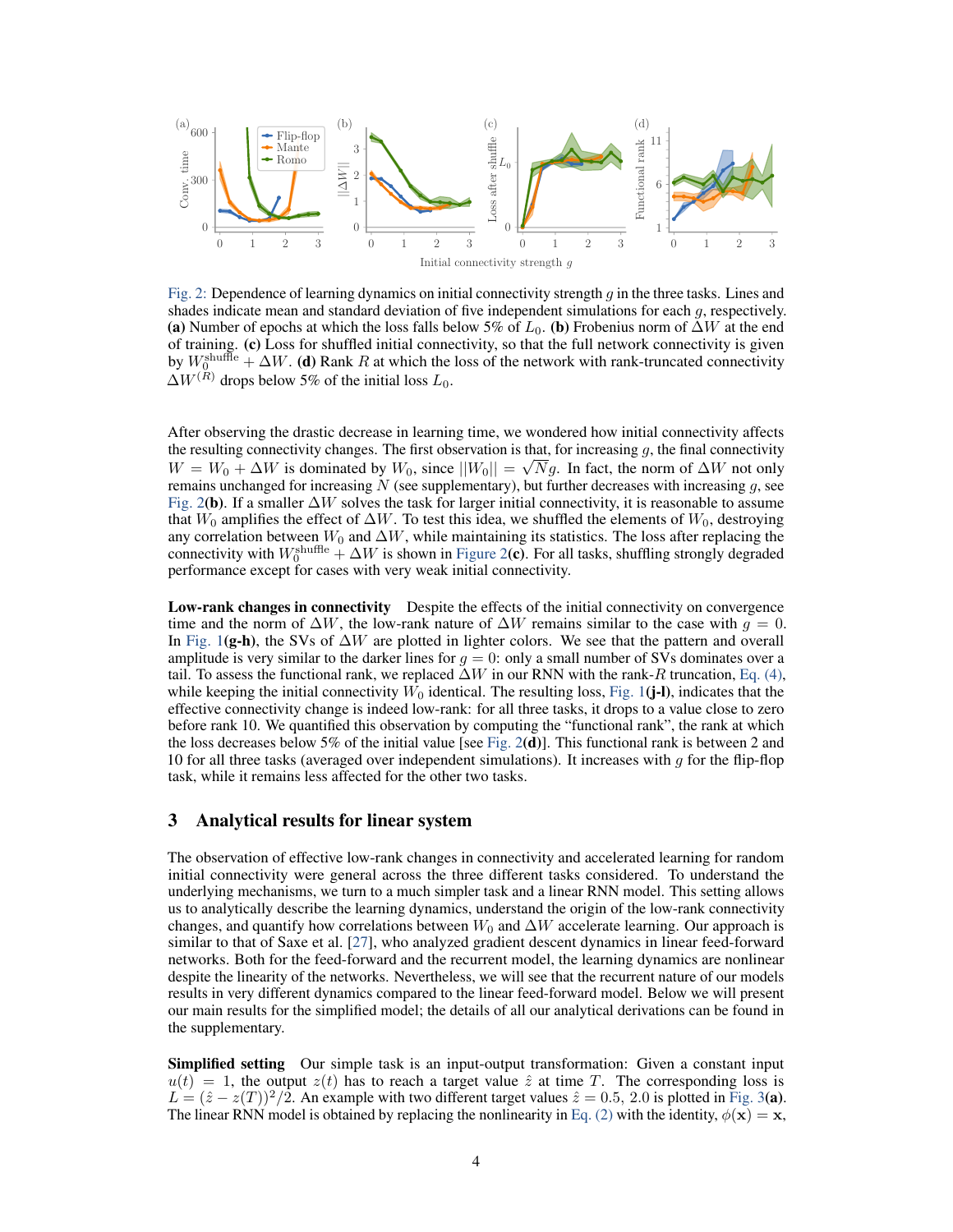<span id="page-4-0"></span>

Fig. 3: Learning a simple input-output transformation in a linear network. (a) Task summary. Output for trained networks with two different initial connectivity strengths  $g = 0.0, 0.6$  and target amplitudes  $\hat{z} = 0.5, 2.0$ . Input starts at  $t = 1$ , loss is evaluated at  $T = 100$ . (b,c) Loss over training for target values  $\hat{z} = 0.5$  and  $\hat{z} = 2.0$ . Full lines indicate simulation results, dashed lines our theoretical prediction. (**d,e**) First two SVs of  $\Delta W$  at the end of training (full, dotted lines) and theoretical predictions (dashed, dashed-dotted). In panels (b-e), the simulation results are averaged over five independent instances. Shades, if visible, indicate the standard deviation. Note that the x-axes in (b-e) show the rescaled, effective learning time  $\tilde{\tau} = \beta^2 \tau$ , with  $\beta = 1/(1 - g^2)$ . Simulation parameters:  $N = 1024$ , training for 200 epochs with learning rate  $\eta$  adapted (see supplementary).

and keeping only a single input and output. All weights are initialized as before. We keep the initial connectivity strength  $g < 1$  so that the linear network remains stable. To further simplify, we constrain weight changes to the recurrent weights  $W$  only, and apply plain gradient descent. To compare between different simulations, we define the learning time  $\tau = \eta \cdot$  epochs.

Evaluating the trained networks reveals similar phenomena as observed for the nonlinear, more complex tasks. [Figure 3](#page-4-0)(b-e) shows the loss and SVs of  $\Delta W$  over learning time for two values of g. We observe that learning induces low-rank connectivity changes – in fact, a single SV dominates. Because of the small magnitude of the second SV, truncating  $\Delta W$  at rank 1 does not lead to increased loss (not shown), so that the functional rank as defined in the previous section is 1. Comparing between  $g = 0$  and  $g = 0.6$ , we further see that learning is accelerated by the initial connectivity, and that the magnitude of the first SV decreases with increasing  $q$ . These observations will be quantified with our analytical results.

Gradient descent dynamics For our analytical treatment, we only consider the limit of long trials, with the output  $z = \lim_{T\to\infty} z(T)$  at the end of a trial. In this limit, the network converges to its fixed point  $\mathbf{x}^* = \sqrt{N} (I - W)^{-1} \mathbf{m}$  with identity matrix I, and the readout is

<span id="page-4-2"></span><span id="page-4-1"></span>
$$
z = \frac{\mathbf{w}^T \mathbf{x}^*}{\sqrt{N}} = \mathbf{w}^T (I - W)^{-1} \mathbf{m}.
$$
 (5)

The input and output vectors,  $m$  and  $w$ , remain fixed during training, and only  $W$  is changed. We can explicitly compute the changes induced by the gradient of the loss:

$$
\frac{\mathrm{d}W(\tau)}{\mathrm{d}\tau} = -\frac{\mathrm{d}L}{\mathrm{d}W} = \left[\hat{z} - z(\tau)\right] \left[I - W^{T}(\tau)\right]^{-1} \mathbf{w} \mathbf{m}^{T} \left[I - W^{T}(\tau)\right]^{-1},\tag{6}
$$

with initial connectivity  $W(0) = W_0$ . We made a continuous-time approximation of the weight updates ("gradient flow"), valid to small learning rates  $\eta$ . Note that the readout z at the fixed point depends on the learning time  $\tau$  through  $W(\tau)$ .

Note that, unlike the feed-forward case  $[26]$ , the inverse of W appears in [Eq. \(6\),](#page-4-1) opening the possibility of divergence during learning. It also precludes a closed-form solution to the dynamics. However, we can obtain analytical insight by expanding the learning dynamics in learning time around the initial connectivity [\[5\]](#page-9-6). We write

$$
W(\tau) = \sum_{k=0}^{\infty} W_k \, \frac{\tau^k}{k!} \,. \tag{7}
$$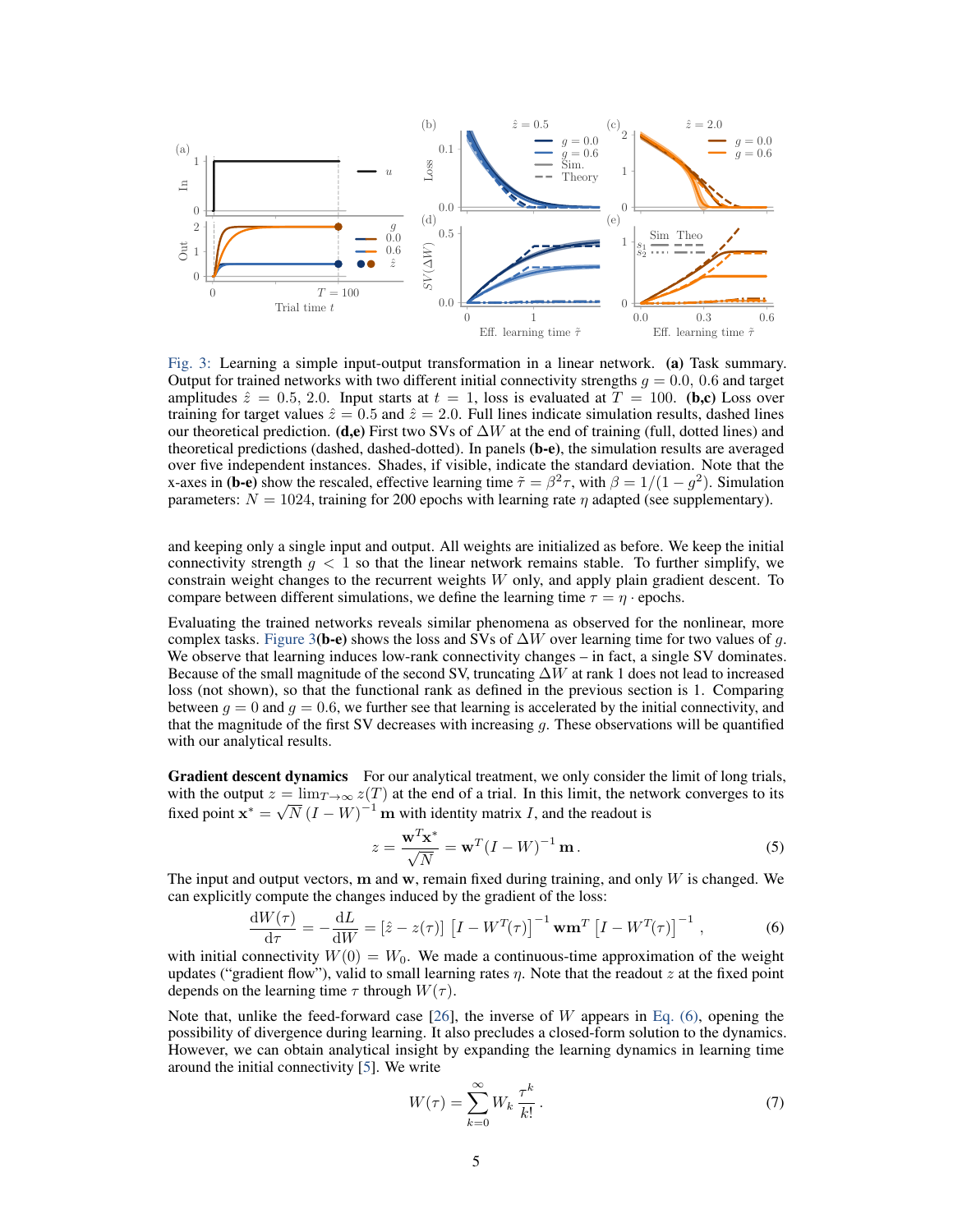The changes in connectivity are obtained by subtracting W<sub>0</sub>, which yields  $\Delta W(\tau) = W_1 \tau +$  $W_2 \tau^2/2 + \ldots$ . We analytically computed the coefficients  $W_k$  by evaluating  $d^k W/d\tau^k$  at  $\tau = 0$ . A comparison of the expansion up to third order with the numerical results from gradient descent learning indicates close agreement during most of the learning [see [Fig. 3](#page-4-0)(b-e) full vs. dashed lines].

Learning dynamics in absence of initial connectivity It is instructive to first consider the case of no initial connectivity,  $g = 0$ . The readout at the beginning of training is then  $z_0 = \mathbf{w}^T \mathbf{m}$ . Due to the independence of m and w, the expected value of  $z_0$  vanishes. Moreover, the standard deviation scales as  $1/\sqrt{N}$  with the network size. In this work, we are interested in the learning dynamics for large networks; all our analytical results are valid in the limit  $N \to \infty$ . We therefore write  $z_0 = 0$ . Similar reasoning goes for all scalar quantities of interest: they are of order  $\mathcal{O}(1)$ , with deviations  $\mathcal{O}(1/\sqrt{N})$ . With this self-averaging quality, we omit stating the limit as well as the expectation symbol and use the equality sign instead.

Inserting  $W_0$  and  $z_0$  – both zero – into the gradient descent, [Eq. \(6\),](#page-4-1) yields the first order coefficient

<span id="page-5-0"></span>
$$
W_1 = \hat{z} \mathbf{w} \mathbf{m}^T. \tag{8}
$$

Hence, the weight changes at linear order in  $\tau$  are described by a rank-one matrix, and the readout is  $z(\tau) = \tau \hat{z} + \tilde{\mathcal{O}}(\tau^2)$ . The gradient descent for  $g = 0$  would therefore converge at  $\tau_1^* = 1$ , if it only depended on the first-order term. The numerical results already show deviations in the form of faster or slower convergence, depending on the target  $\hat{z}$  [see dark lines in [Fig. 3](#page-4-0)(b,c) and note that  $\tilde{\tau} = \tau$ for  $g = 0$ . This indicates the importance of higher order terms.

We observe that the gradient in [Eq. \(6\)](#page-4-1) contains the transpose  $W<sup>T</sup>$ . At higher orders, this term introduces other outer-product combinations of m and w. In fact, for  $g = 0$ , these are the only vectors present in the gradient, so that the connectivity can always be written as

$$
\Delta W(\tau) = [\mathbf{w} \quad \mathbf{m}] \begin{bmatrix} A_{11} & A_{12} \\ A_{21} & A_{22} \end{bmatrix} \begin{bmatrix} \mathbf{w}^T \\ \mathbf{m}^T \end{bmatrix} . \tag{9}
$$

This form implies that  $\Delta W$  will be at most a rank-two matrix. An analysis of the SVs [\[Eq. \(14\)](#page-6-0) below for general q] reveals that the second SV remains very small, as visible in Fig.  $3(d,e)$ .

The entries of the  $2 \times 2$  matrix  $A(\tau)$  up to order  $\mathcal{O}(\tau^3)$  are (see supplementary)

$$
A_{11} = \frac{\hat{z}^2}{2} \left( \tau^2 - \tau^3 \right) , \qquad A_{12} = \hat{z} \left( \tau - \frac{\tau^2}{2} + \frac{\tau^3}{6} (1 + 2\hat{z}^2) \right) , \qquad A_{21} = \frac{\hat{z}^3 \tau^3}{3} , \qquad (10)
$$

and  $A_{22} = A_{11}$ . The first surprising observation is that the target value  $\hat{z}$  enters nonlinearly into the expressions above. This is the origin of the qualitative difference between learning curves for different values of the target output in Fig.  $3(b,c)$ .

We further observe that the connectivity changes develop a nonzero eigenvalue only at  $\mathcal{O}(\tau^2)$ . This is because the off-diagonal terms, which grow linearly with  $\tau$  contribute a zero eigenvalue because  $m<sup>T</sup>w = 0$ . At second order the diagonal entries of  $A$  – and, with it, the eigenvalues – change. Changes in connectivity eigenvalues imply changes in time scales of network dynamics, which may be necessary for some tasks (for example, those involving memory), but can also lead to problems of exploding gradients (see supplementary).

Effects of initial connectivity In the presence of initial connectivity, we can still apply the expansion introduced above. Due to the independence of  $W_0$ , m, and w, the initial readout  $z_0$  remains zero. The gradient descent, [Eq. \(6\),](#page-4-1) then directly yields the first-order connectivity coefficient

$$
W_1 = \hat{z} B^T \mathbf{w} \mathbf{m}^T B^T, \qquad \text{with} \qquad B = (I - W_0)^{-1} \,. \tag{11}
$$

Thus,  $W_1$  is still a rank-one matrix despite the full-rank initial connectivity. However, the connectivity changes now include the initial connectivity  $W_0$  via the matrix  $B$ . As a consequence, the norm of the first-order coefficient,  $||W_1|| = \hat{z}\beta$  (see supplementary), increases with g by the factor

$$
\beta = \mathbf{w}^T B B^T \mathbf{w} = \mathbf{m}^T B^T B \mathbf{m} = \frac{1}{1 - g^2}.
$$
 (12)

The readout is also affected by the initial connectivity. We compute (see supplementary)

$$
z(\tau) = \tau \hat{z}\beta^2 + \mathcal{O}(\tau^2). \tag{13}
$$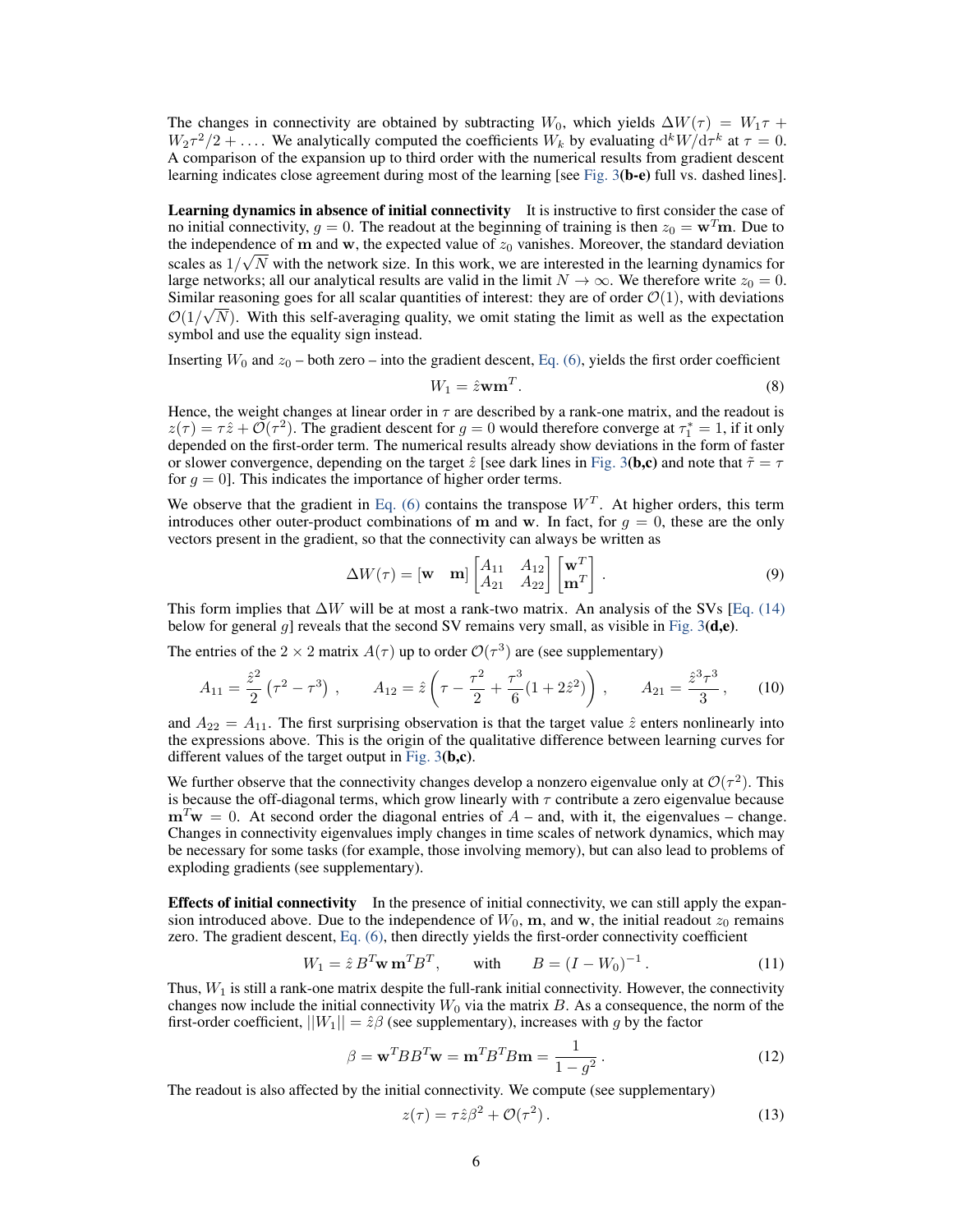<span id="page-6-1"></span>

Fig. 4: Dependence of learning dynamics on initial connectivity strength q in the simplified task. (a) Learning time  $\tau^*$  until loss reached 5% of its initial value. (b) Norm of final weight changes  $\Delta W$ . (c) Norm of gradient  $dW/d\tau$ , averaged over the interval  $\tau \in [0, \tau^*]$ . The quantities in panels (a-c) are normalized by their value at  $g = 0$ . (d) Loss after shuffling the initial connectivity  $W_0$ , normalized by initial loss. In all panels, thick full lines indicate the average over five independent simulations, shades the standard deviation, and dashed lines the first-order theoretical prediction.

Learning converges when  $z(\tau)$  reaches the target value  $\hat{z}$ . The first-order prediction of the convergence time is therefore  $\tau_1^* = 1/\beta^2$ , and the initial connectivity accelerates learning by the factor  $1/\beta^2 =$  $(1 - g^2)^2$ . We can decompose this acceleration into two factors: The growth rate is increased by  $\beta$ , and the norm of the final connectivity changes decreased by  $1/\beta$ . For the first contribution, we note that the first-order coefficient  $W_1$  is, by definition, the constant part of the gradient, and hence the rate at which connectivity changes. For the second contribution, we compute the norm of  $\Delta W(\tau)$  at the predicted convergence time  $\tau_1^*$  (see supplementary).

In Fig.  $4(a-c)$ , we compare our first-order predictions with numerical simulations. In panels  $(a,b)$ , we plot the convergence time  $\tau^*$  and the norm of  $\Delta W$  at the end of training. As for the more complex, nonlinear tasks [see [Fig. 2](#page-3-0)(a,b)], we defined the numerical  $\tau^*$  as the point in time where the loss drops to 5% of the initial value. For the gradient, panel (c), we averaged the norm  $||dW/d\tau||$  over the interval  $[0, \tau^*]$ . To compare the collapsed curves with the predicted scalings, we normalized the curves for the different target values  $\hat{z}$  by their value at  $g = 0$  for all three quantities. We observe good agreement between the numerical results and the theory, even though we only used the first-order predictions, and  $\tau^*$  often shows notable differences between theory and simulation [for example in [Fig. 3](#page-4-0)(b,c)].

Finally, we assess the role of correlations between  $\Delta W$  and  $W_0$  by shuffling  $W_0$ . After shuffling, the readout loses the amplification by  $\beta^2$  and is hence  $z^{\text{shuff}} = \tau_1^* \hat{z}$ . The corresponding loss is  $L_1^{\text{shuff}} = L_0 g^4 (2 - g^2)^2$ , with initial loss  $L_0 = \hat{z}^2 / 2$ . A comparison of this first-order prediction with numerical results shows qualitative agreement with notable quantitative differences especially for the larger target amplitude, see Fig.  $4(d)$ . A comparison with the nonlinear case, Fig.  $2(c)$  shows that our simple model captures the phenomenon qualitatively.

Higher-order terms Does the initial connectivity lead to higher-rank changes in connectivity? For  $g > 0$ , the explicit rank-two expression for the weight changes, [Eq. \(9\),](#page-5-0) does not hold anymore: The input and output vectors accumulate multiples of B and  $B^T$  (such as  $B^T$ w and  $BB^T$ w) which increase the number of possible outer products – and hence potentially the rank. However, computing the first two SVs,  $s_1$  and  $s_2$ , up to order  $\mathcal{O}(\tau^3)$  (see supplementary) shows that  $\Delta W$  remains approximately rank one:

<span id="page-6-0"></span>
$$
s_1 = \frac{\hat{z}}{\beta} \left[ \tilde{\tau} - \frac{\tilde{\tau}^2}{2} + \left( 1 + \frac{7}{2} \hat{z}^2 \beta \right) \frac{\tilde{\tau}^3}{6} \right], \qquad s_2 = \hat{z}^3 \frac{\tilde{\tau}^3}{12}.
$$
 (14)

where  $\tilde{\tau} = \beta^2 \tau$  is the effective learning time. We observe that  $s_1$  grows linearly, but  $s_2$  only at third order of  $\tau$ . Different parts of connectivity therefore grow on top of each other, giving rise to a temporal hierarchy in the learning dynamics. Numerical simulations show good agreement with this prediction (see supplementary).

We further state the resulting readout up to  $\mathcal{O}(\tau^3)$ :

<span id="page-6-2"></span>
$$
z(\tau) = \hat{z} \left[ \tilde{\tau} - \frac{\tilde{\tau}^2}{2} + (1 + 8\hat{z}^2 \beta) \frac{\tilde{\tau}^3}{6} \right].
$$
 (15)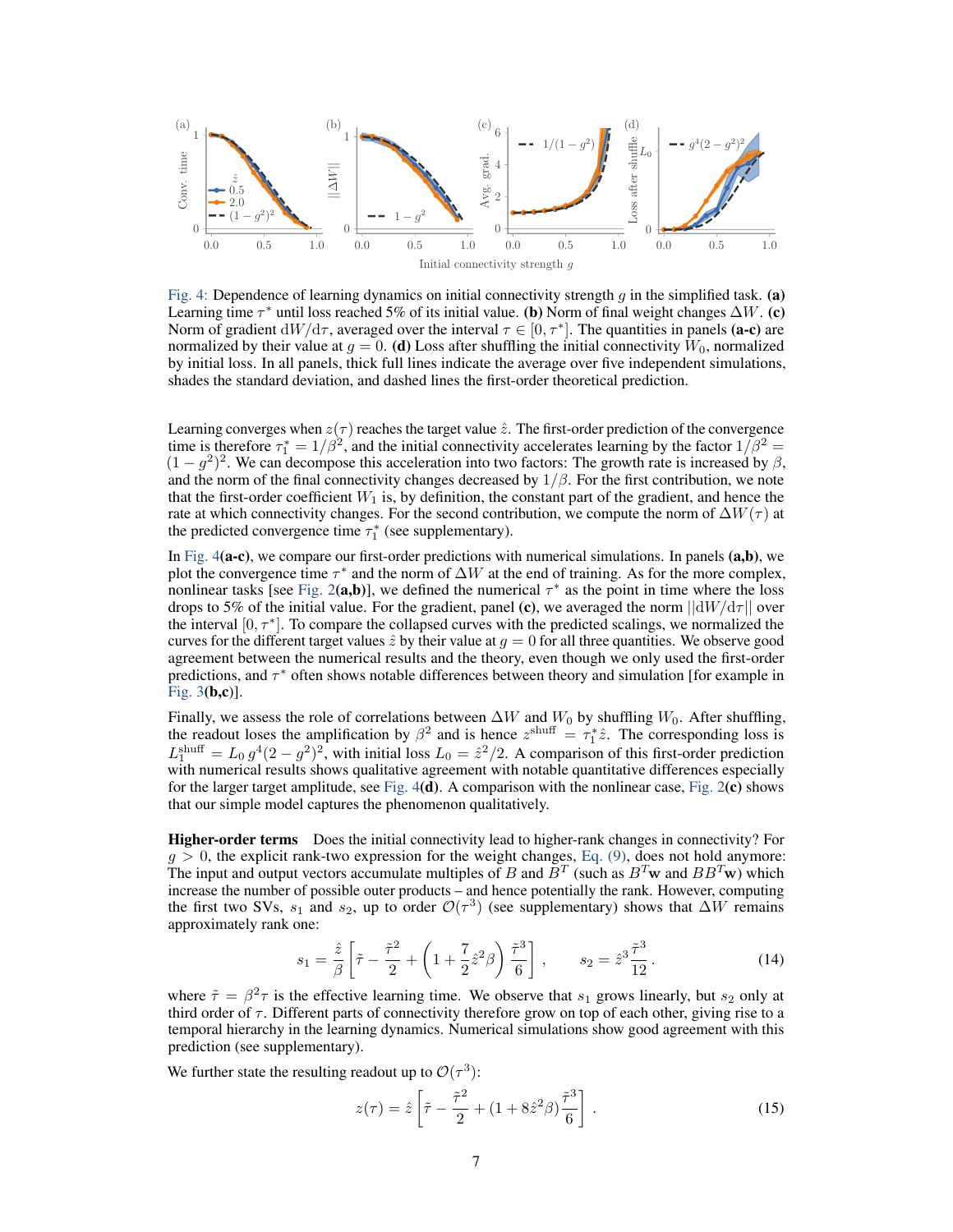<span id="page-7-0"></span>

Fig. 5: Low-rank changes for a two-layer LSTM model trained on a sentiment analysis task. (a) Singular values (SVs) of the recurrent weights in the second layer (256 neurons). The initial, random  $W_0$  is full rank, and the final W visibly differs from it only for the first SVs. The changes,  $\Delta W$ , are approximately low-rank. (b) Validation accuracy after truncating the lower singular values of connectivity. We either truncated W directly, or applied truncation only to  $\Delta W$  while keeping  $W_0$ . We truncated the recurrent weights of both layers and the input weights of layer 2.

The appearance of  $\beta$  in the third-order contributions in [Eqs. \(14\)](#page-6-0) and [\(15\)](#page-6-2) shows that the learning with different values of g does not entirely collapse onto one curve after rescaling the time by  $\beta^2$ . Instead, there is an additional acceleration, which increases with increasing target amplitude  $\hat{z}$ . This effect can be appreciated in [Fig. 3](#page-4-0)(b,c), where for larger  $\hat{z}$  the loss curve becomes concave. Note that our approximation up to  $\mathcal{O}(\tau^3)$  predicts this trend, despite quantitative disagreement. As we saw in [Fig. 4,](#page-6-1) the scaling of the convergence time  $\tau^*$  with g is not strongly affected by the higher order terms.

# 4 Beyond neuroscience tasks

We asked whether our observation that connectivity changes are low-rank despite full-rank initial connectivity would extend to more complex network architectures and tasks, specifically those not restricted to a small input or output dimension. We therefore trained a two-layer LSTM network on a natural language processing task, sentiment analysis of movie reviews [\[30\]](#page-10-17) (details in supplementary).

The SVs at the end of training showed the pattern that we predicted: learning only leads to small changes in the connectivity so that the final connectivity  $W$  is dominated by the initial connectivity and has full rank. The changes  $\Delta W$  only have a small number of large SVs. For the recurrent weights of layer 2, the SVs are plotted in [Fig. 5](#page-7-0)(a); other weights behave similarly (see supplementary).

Like before, we evaluated the accuracy of networks after truncation at a given rank, see [Fig. 5](#page-7-0)(b). We truncated the recurrent weights of both layers as well as input weights to layer 2. If we keep the random parts and truncate the changes as in [Eq. \(4\)](#page-2-1) a rank-10 approximation already yields the final training accuracy. In contrast, if we truncate the entire weight matrices, as previously suggested [\[38\]](#page-10-18), it takes more that half of the network rank (256 neurons per layer) to get close to the final accuracy.

# 5 Discussion

**Summary of results** Our key finding is that the connectivity changes  $\Delta W$  induced by unconstrained training on low-dimensional tasks are of low rank. With our simplified analytical model, we demonstrated why: The connectivity changes are spanned by a small number of existing directions, determined by the input and output vectors. Without initial connectivity, the maximum rank that linear networks can obtain through learning is in fact bounded by this number. The initial connectivity  $W_0$  enlarges the pool of available directions. The fact that learning arrives at a low-rank solution even in presence of initial connectivity is then a result of the temporal structure of learning: Initially, only a small number of available directions grow, inducing a low-rank structure. For our simplified task, the first of these structures already reduces the loss, and learning converges before other structures emerge; the final connectivity changes are hence rank-one. For other tasks, the available input and output directions alone may not be sufficient, so that initial connectivity becomes necessary for successful learning (see supplementary). Note that our theoretical analysis is limited to linear networks; however, nonlinearity may also contribute to generate novel learning directions.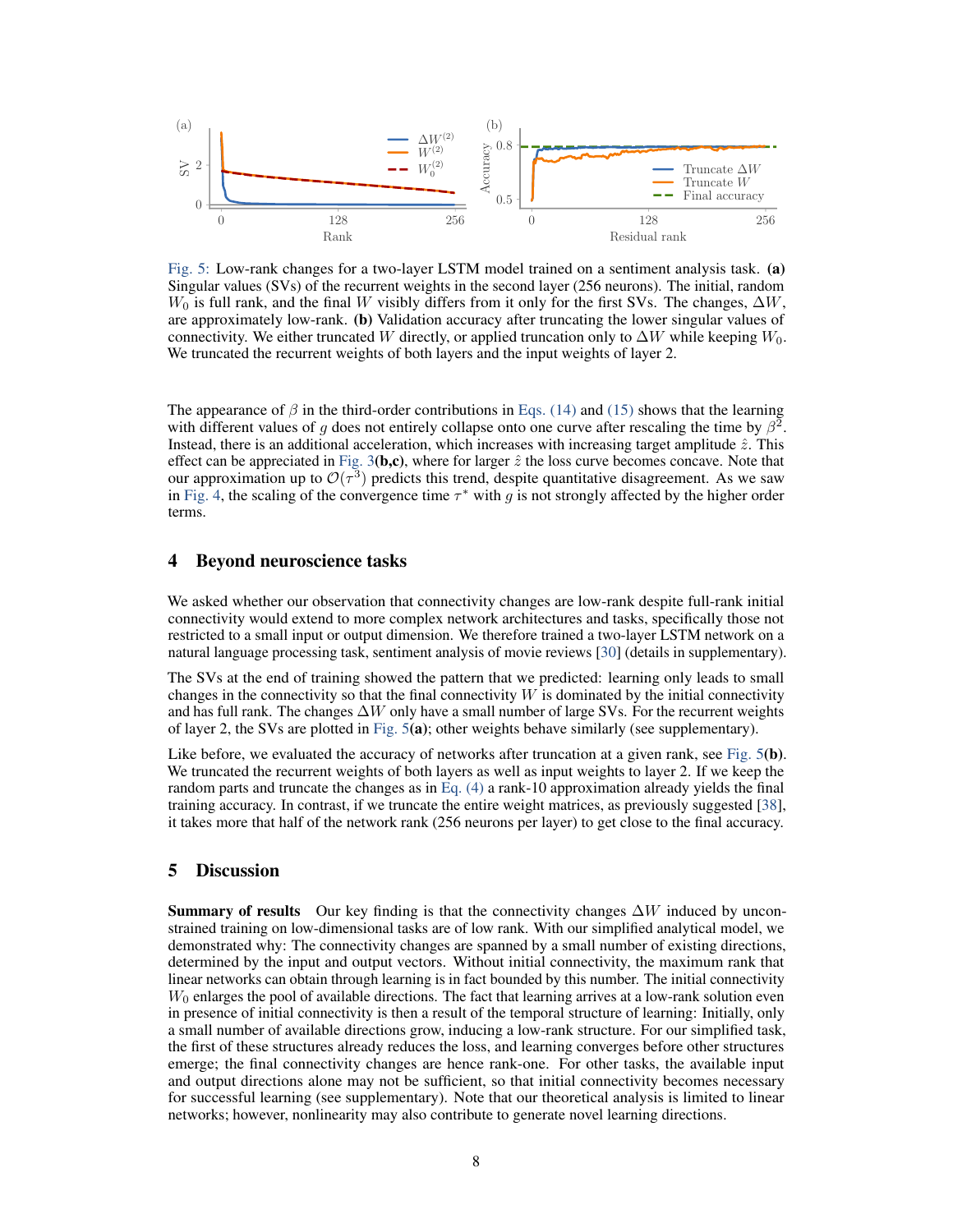Our numerical simulations further showed that initial connectivity significantly accelerated learning. Our analytical results revealed the underlying mechanism: The input and output vectors spanning the gradient are multiplied by powers of  $W_0$ , which strongly correlates  $\Delta W$  to  $\hat{W}_0$ . This correlation amplifies the effect of  $\Delta W$ , and removing the correlation by shuffling  $W_0$  indeed degrades performance. This is in line with a recent study demonstrating such amplification through correlation between a random matrix and a low-rank perturbation in a model without learning [\[29\]](#page-10-19).

Finally, we showed that the general observation of low-rank weight changes indeed holds even in a much more complex setting: a sentiment analysis task and a two-layer LSTM network. This implies a large potential for network compression [\[38\]](#page-10-18): one may truncate the changes in connectivity at a very low rank and recover the specific random initial connectivity using the seed of its random number generator.

Task dimension and rank Low-rank connectivity structures have previously been studied and applied. On the one hand, a number of RNN frameworks explicitly rely on low-rank feedback for training [\[4,](#page-9-1) [9,](#page-9-2) [14,](#page-9-4) [18,](#page-10-8) [33\]](#page-10-3). On the other hand, low-rank networks are amenable to analysis, because the network activity is low-dimensional and evolves in directions determined by the vectors spanning the connectivity [\[12,](#page-9-3) [21,](#page-10-9) [24,](#page-10-10) [29,](#page-10-19) [36\]](#page-10-11). Our surprising observation that unconstrained gradient descent also leads to low-rank connectivity opens new possibilities for studying general gradient-based learning with the tools developed by previous works.

We observed that the functional rank of the training-induced connectivity changes is strongly task dependent. A better understanding of the relation between task and connectivity calls for a concept of a task dimension, ideally based on the underlying abstract computations and independent of the specific implementation [\[10,](#page-9-7) [17,](#page-9-8) [19,](#page-10-20) [40\]](#page-10-6). Such a concept would allow to compare the solutions obtained by different algorithms and define a necessary minimal rank for a given task [\[8\]](#page-9-9).

Learning as a dynamical process and relation to feed-forward networks Our approach stresses a dynamical perspective on learning, in which the solutions are not determined by the task alone, but also by the initial connectivity and the temporal evolution of weight changes. In particular, our expansion in learning time shows that some components in the connectivity only grow after others are present, which induces a temporal hierarchy. This affects the solutions the network arrives at. The temporal structure may also induce pitfalls for learning, for example divergent gradients when the networks undergo a phase transition [\[22\]](#page-10-21) (see supplementary). A better understanding of the learning dynamics could be used to circumvent such problems, for example by introducing adapted learning curricula [\[6\]](#page-9-10).

Learning in feed-forward networks has previously been analyzed from a similar perspective. It was found that the statistical structure of the training data induces a temporal hierarchy with long plateaus between step-like transitions in the learning curve [\[1,](#page-9-11) [11,](#page-9-12) [16,](#page-9-13) [26,](#page-10-16) [27,](#page-10-15) [41\]](#page-10-22). The hierarchy in our work originates in the dynamics of the RNN rather than the structure of the training data. For example, the plateaus seen in Fig.  $1(d-f)$  can be related to phase transitions in the network dynamics, such as the emergence of new fixed points. Combining such internal learning dynamics with structured training data would be an interesting future direction.

Finally, recent work on feed-forward networks identified two different learning regimes: a kernel regime vs. a rich, feature-learning regime [\[2,](#page-9-14) [7,](#page-9-15) [13,](#page-9-16) [39\]](#page-10-23). In the prior, the change in weights vanishes as the network width increases, and the network function can be linearized around the weights at initialization. In our work, too, the weight changes  $\Delta W$  become infinitely small in the limit of wide networks. However, even such vanishing  $\Delta W$  may significantly change the dynamics of the neural network by inducing large outlier eigenvalues [\[29\]](#page-10-19). For example, the readout for our linear network, Eq.  $(5)$ , diverges for a eigenvalue of W approaching 1. In such a case, the network function cannot be approximated by linearization around the initial weights. Understanding the relation between learning regimes in feed-forward and recurrent networks constitutes an interesting field for future studies.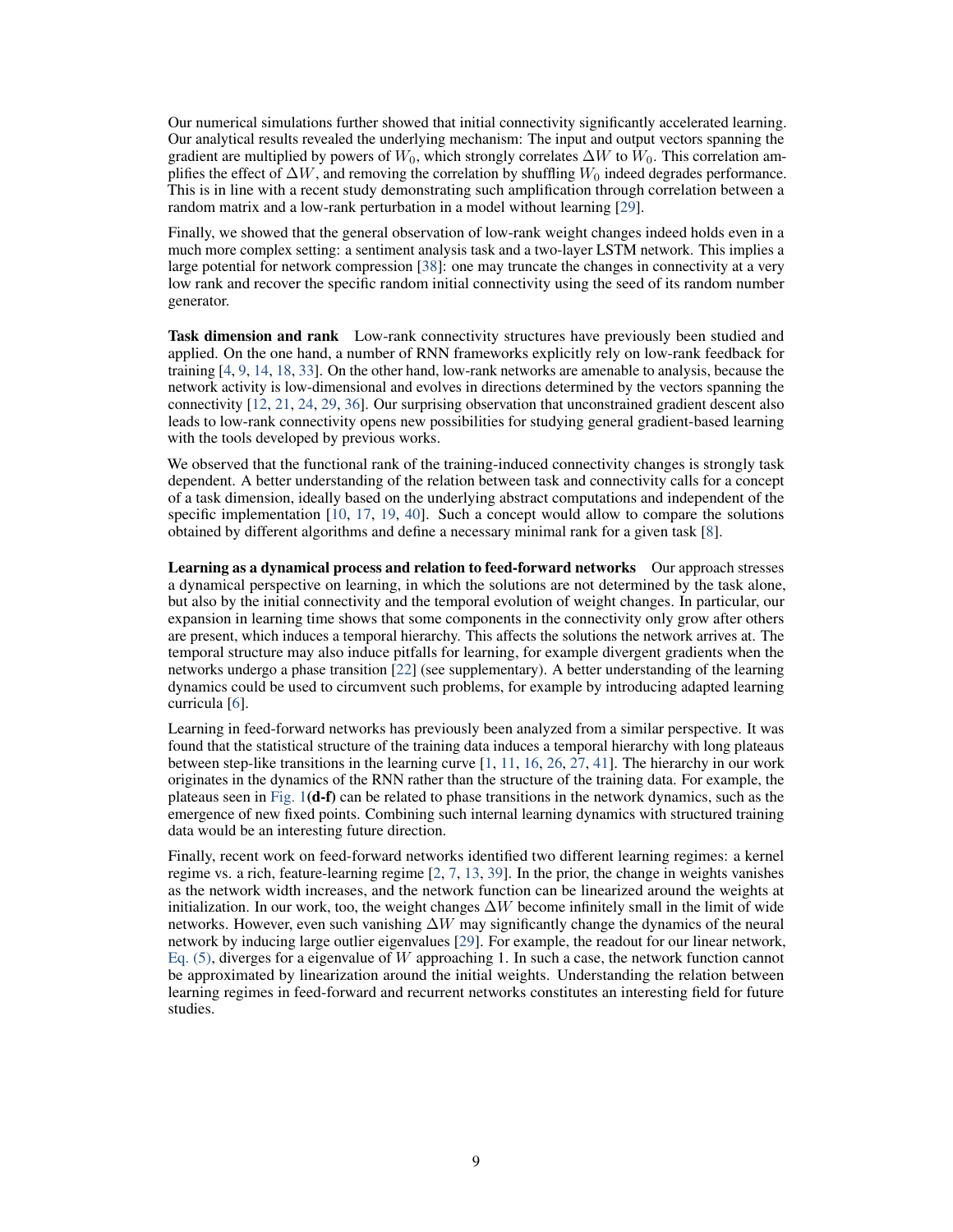## Broader Impact

This work is a theoretical study on the dynamics of learning in RNNs. We show which kind of connectivity changes are induced by gradient descent. We expect that our insights will help to understand learning in RNNs, which benefits the research community as a whole and may ultimately lead to the development of improved learning algorithms or schemes. As a possible application, we show that one can use our results to efficiently compress a multi-layer RNN trained on a natural language processing task. In this work, there are no new algorithms, tasks, or data sets introduced. Therefore, the questions regarding any disadvantages, failures of the system, or biases do not apply.

# Acknowledgments and Disclosure of Funding

This work was supported in part by the Israeli Science Foundation (grant number 346/16, OB). The project was further supported by the ANR project MORSE (ANR-16-CE37-0016), the program "Ecoles Universitaires de Recherche" launched by the French Government and implemented by the ANR, with the reference ANR-17-EURE-0017. F.S. acknowledges the Max Planck Society for a Minerva Fellowship. There are no competing interests.

#### References

- <span id="page-9-11"></span>[1] Madhu S Advani and Andrew M Saxe. High-dimensional dynamics of generalization error in neural networks. *arXiv:1710.03667*, 2017.
- <span id="page-9-14"></span>[2] Sanjeev Arora, Simon S Du, Wei Hu, Zhiyuan Li, and Ruosong Wang. Fine-grained analysis of optimization and generalization for overparameterized two-layer neural networks. *arXiv:1901.08584*, 2019.
- <span id="page-9-0"></span>[3] Omri Barak. Recurrent neural networks as versatile tools of neuroscience research. *Current Opinion in Neurobiology*, 46:1–6, 2017.
- <span id="page-9-1"></span>[4] Omri Barak and Sandro Romani. Mapping low-dimensional dynamics to high-dimensional neural activity: A derivation of the ring model from the neural engineering framework. *arXiv:2002.03420*, 2020.
- <span id="page-9-6"></span>[5] Carl M Bender and Steven A Orszag. *Advanced mathematical methods for scientists and engineers I: Asymptotic methods and perturbation theory*. Springer Science & Business Media, 2013.
- <span id="page-9-10"></span>[6] Yoshua Bengio, Jérôme Louradour, Ronan Collobert, and Jason Weston. Curriculum learning. In *Proceedings of the 26th Annual International Conference on Machine Learning*, pages 41–48, 2009.
- <span id="page-9-15"></span>[7] Lenaic Chizat and Francis Bach. On the global convergence of gradient descent for over-parameterized models using optimal transport. In *Advances in neural information processing systems*, pages 3036–3046, 2018.
- <span id="page-9-9"></span>[8] Alexis Dubreuil, Adrian Valente, Manuel Beiran, Francesca Mastrogiuseppe, and Srdjan Ostojic. Complementary roles of dimensionality and population structure in neural computations. *bioRxiv doi: 10.1101/185942*, 2020.
- <span id="page-9-2"></span>[9] Chris Eliasmith and Charles H Anderson. *Neural Engineering: Computation, Representation, and Dynamics in Neurobiological Systems*. MIT press, 2004.
- <span id="page-9-7"></span>[10] Peiran Gao, Eric Trautmann, Byron M Yu, Gopal Santhanam, Stephen Ryu, Krishna Shenoy, and Surya Ganguli. A theory of multineuronal dimensionality, dynamics and measurement. *bioRxiv doi: 10.1101/214262v2*, 2017.
- <span id="page-9-12"></span>[11] Sebastian Goldt, Marc Mézard, Florent Krzakala, and Lenka Zdeborová. Modelling the influence of data structure on learning in neural networks. *arXiv:1909.11500*, 2019.
- <span id="page-9-3"></span>[12] John J Hopfield. Neural networks and physical systems with emergent collective computational abilities. *Proceedings of the National Academy of Sciences*, 79(8):2554–2558, 1982.
- <span id="page-9-16"></span>[13] Arthur Jacot, Franck Gabriel, and Clément Hongler. Neural tangent kernel: Convergence and generalization in neural networks. In *Advances in neural information processing systems*, pages 8571–8580, 2018.
- <span id="page-9-4"></span>[14] Herbert Jaeger and Harald Haas. Harnessing nonlinearity: Predicting chaotic systems and saving energy in wireless communication. *Science*, 304(5667):78–80, 2004.
- <span id="page-9-5"></span>[15] Diederik P Kingma and Jimmy Ba. Adam: A method for stochastic optimization. *arXiv:1412.6980*, 2014.
- <span id="page-9-13"></span>[16] Andrew K Lampinen and Surya Ganguli. An analytic theory of generalization dynamics and transfer learning in deep linear networks. *arXiv:1809.10374*, 2018.
- <span id="page-9-8"></span>[17] Chunyuan Li, Heerad Farkhoor, Rosanne Liu, and Jason Yosinski. Measuring the intrinsic dimension of objective landscapes. *arXiv:1804.08838*, 2018.